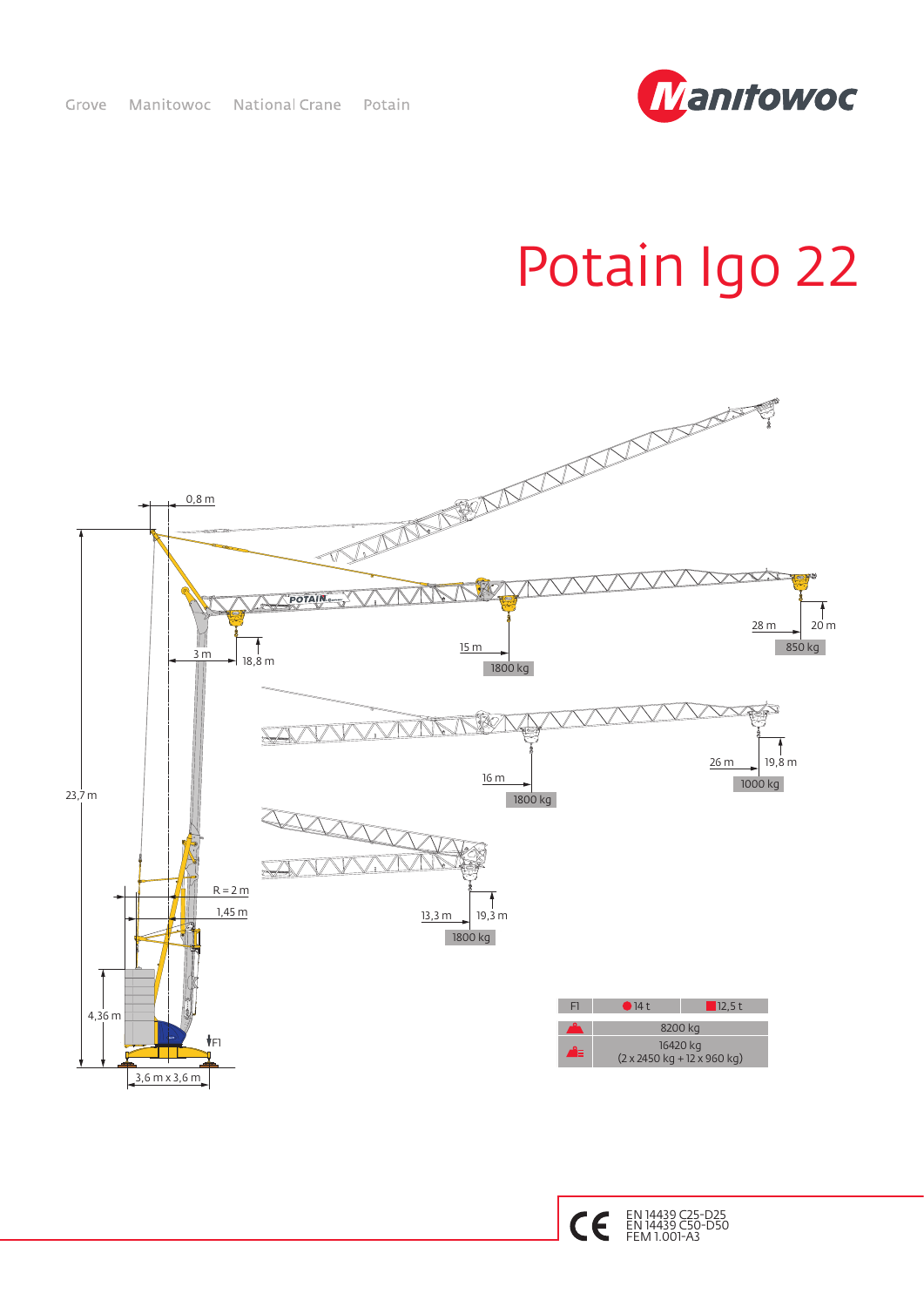## EN 14439 C25-D25 EN 14439 C50-D50 FEM 1.001-A3

Courbes de charges / Lastkurven / Load curves / Curvas de cargas / Curve di carico Curvas de carga / Кривые нагрузок

| <b>A REPORT OF THE REAL PROPERTY OF THE REAL PROPERTY OF THE REAL PROPERTY OF THE REAL PROPERTY OF THE REAL PROPERTY OF THE REAL PROPERTY OF THE REAL PROPERTY OF THE REAL PROPERTY OF THE RE</b> |  |                       | <b>TA APPLE STATIONAL</b><br>13,3 m<br>1800 kg |    |
|---------------------------------------------------------------------------------------------------------------------------------------------------------------------------------------------------|--|-----------------------|------------------------------------------------|----|
| 28 m                                                                                                                                                                                              |  |                       | $\blacktriangleright$ 13.3                     | m  |
| <b>ZAVANA</b>                                                                                                                                                                                     |  |                       | 1800                                           | kg |
| 26 m                                                                                                                                                                                              |  | $\blacktriangleright$ | 13,3                                           | m  |
| <b>ZAVANA</b>                                                                                                                                                                                     |  |                       | 1800                                           | kg |
|                                                                                                                                                                                                   |  |                       |                                                |    |



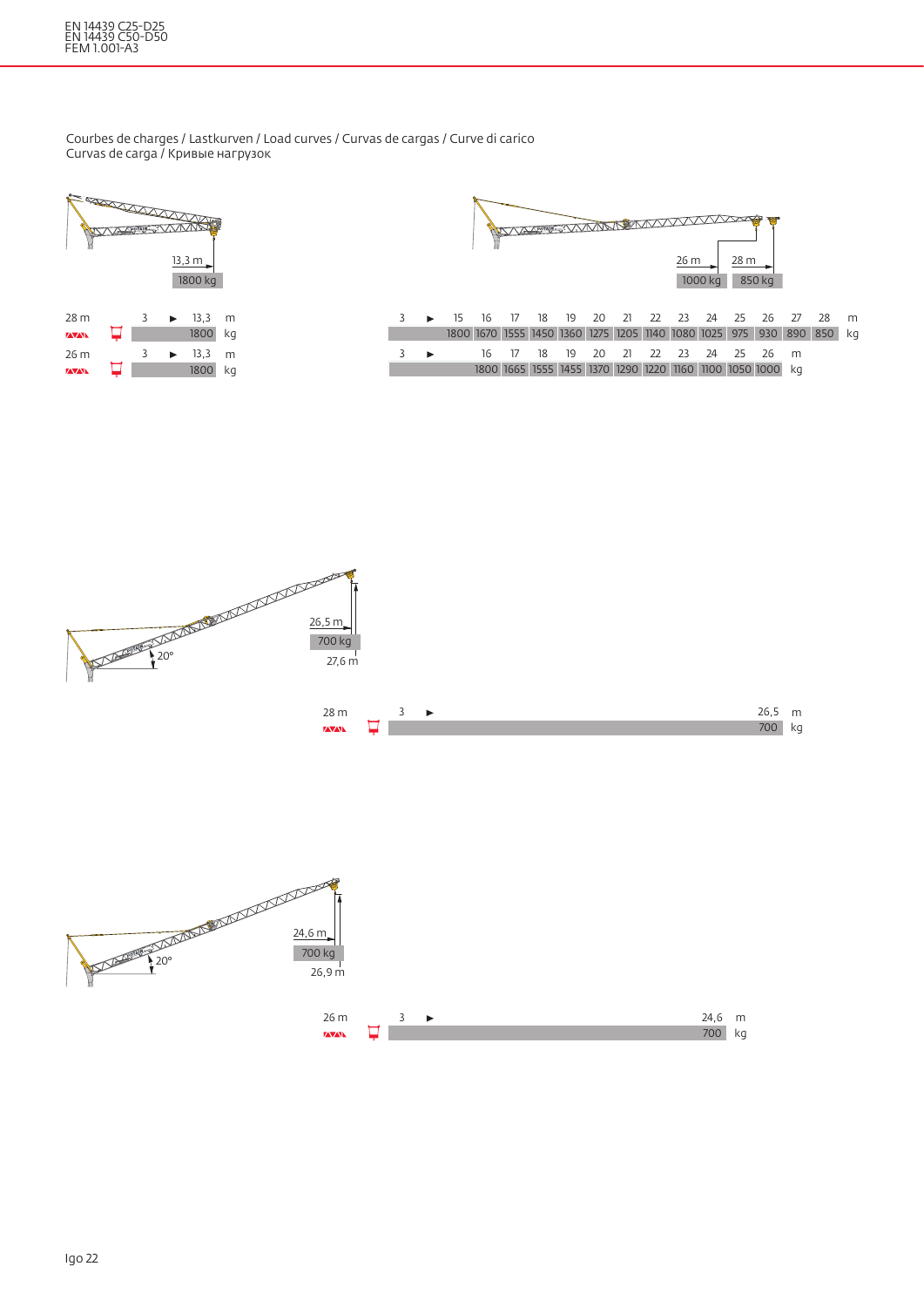|              | 230 V - 50 Hz<br>400 V - 50 Hz<br>480 V - 60 Hz |                      |                        |                                                       |                 |                        |     | kW  |
|--------------|-------------------------------------------------|----------------------|------------------------|-------------------------------------------------------|-----------------|------------------------|-----|-----|
|              |                                                 | $230V + 4$           | m/min                  | \$3,5                                                 | 16<br>$\bullet$ | 136<br>$\mathbf{r}$ 14 | 3,3 | 2,4 |
|              |                                                 | 20 A<br>$\mathbf{1}$ | kg                     | 1800                                                  | 1800            | 850                    |     |     |
|              | 8 LVF 9                                         | $230V + 4$           | m/min                  | \$3,5                                                 | 16<br>Γm        | 136<br>$\mid$ 21       | 5,2 | 3,8 |
| ÷            | Optima                                          | $32A$ 2              | kg                     | 1800                                                  | 1800            | 850                    |     |     |
|              |                                                 | $400V$ 3             | m/min                  | \$3,5                                                 | 16              | $\ddagger$ 36          | 7,5 | 5,5 |
|              |                                                 |                      | kg                     | 1800                                                  | 1800            | 850                    |     |     |
| $\leftarrow$ | 1 DVF4                                          |                      | m/min                  | $14 \rightarrow 28 (850 \rightarrow 1800 \text{ kg})$ | 1,5             | 1,1                    |     |     |
| $\bullet$    | <b>RVF31</b>                                    |                      | tr/min<br>U/min<br>rpm |                                                       | 2               | 1,5                    |     |     |

Mécanismes / Triebwerke / Mechanisms / Mecanismos / Meccanismi Mecanismos / Механизмы

| $\sim$ E IEC 60204-32   | <b>kVA</b>             |
|-------------------------|------------------------|
| 230 V (+10% -10%) 50 Hz | 230 V 20 A : 4.6 kVA   |
| 400 V (+10% -10%) 50 Hz | 230 V 32 A : 7.4 kVA   |
| 480 V (+6% -10%) 60 Hz  | 400 V / 480 V : 11 kVA |

8 LVF 9 Optima



Montage / Montage / Erection / Montaje / Montaggio Montagem / Монтаж